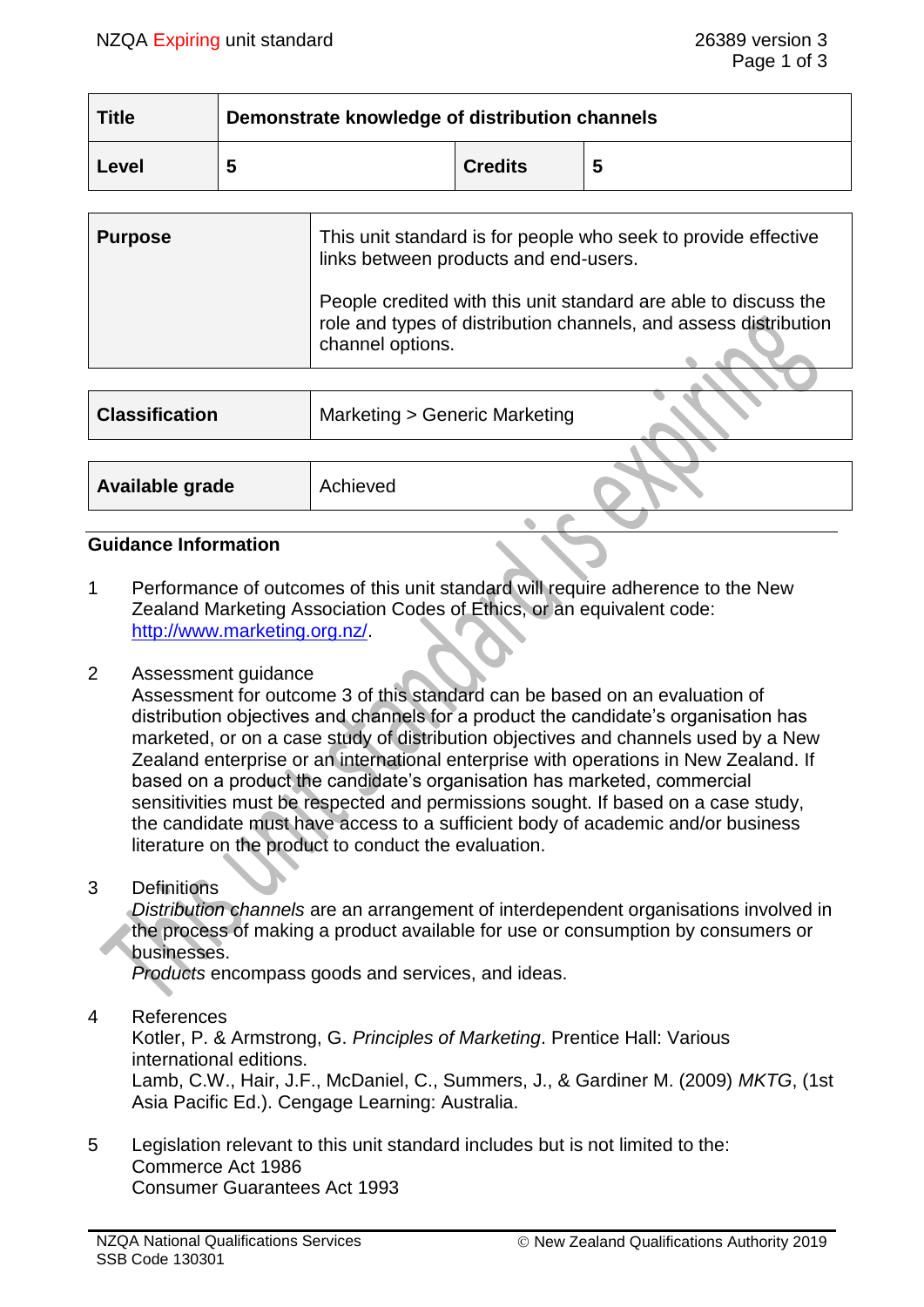Fair Trading Act 1986 Privacy Act 1993 Sale of Goods Act 1908 Unsolicited Electronic Messages Act 2007.

# **Outcomes and performance criteria**

# **Outcome 1**

Discuss the role of distribution channels.

## **Performance criteria**

1.1 The role of distribution channels is discussed in terms of linking products end-users.

## **Outcome 2**

Discuss types of distribution channels.

## **Performance criteria**

- 2.1 Direct and indirect channels are differentiated in terms of intermediary levels.
- 2.2 Reverse channels are discussed in terms of functionality.

Range recycling components, product recalls, provision of services, product and service evaluations.

2.3 Channel intermediaries are discussed in terms of changing channel organisation.

> Range intermediaries include – middleman, agent, broker, wholesaler, retailer, distributor, dealer, reseller, franchisee, e-distribution.

2.4 Marketing channels are discussed in terms of integration and functionality.

Range conventional, horizontal, hybrid, vertical – corporate, contractual, administered.

## **Outcome 3**

Assess distribution channel options.

Range a minimum of one product and two target markets.

#### **Performance criteria**

3.1 Distribution options are evaluated, and systems are decided for specific products and target markets.